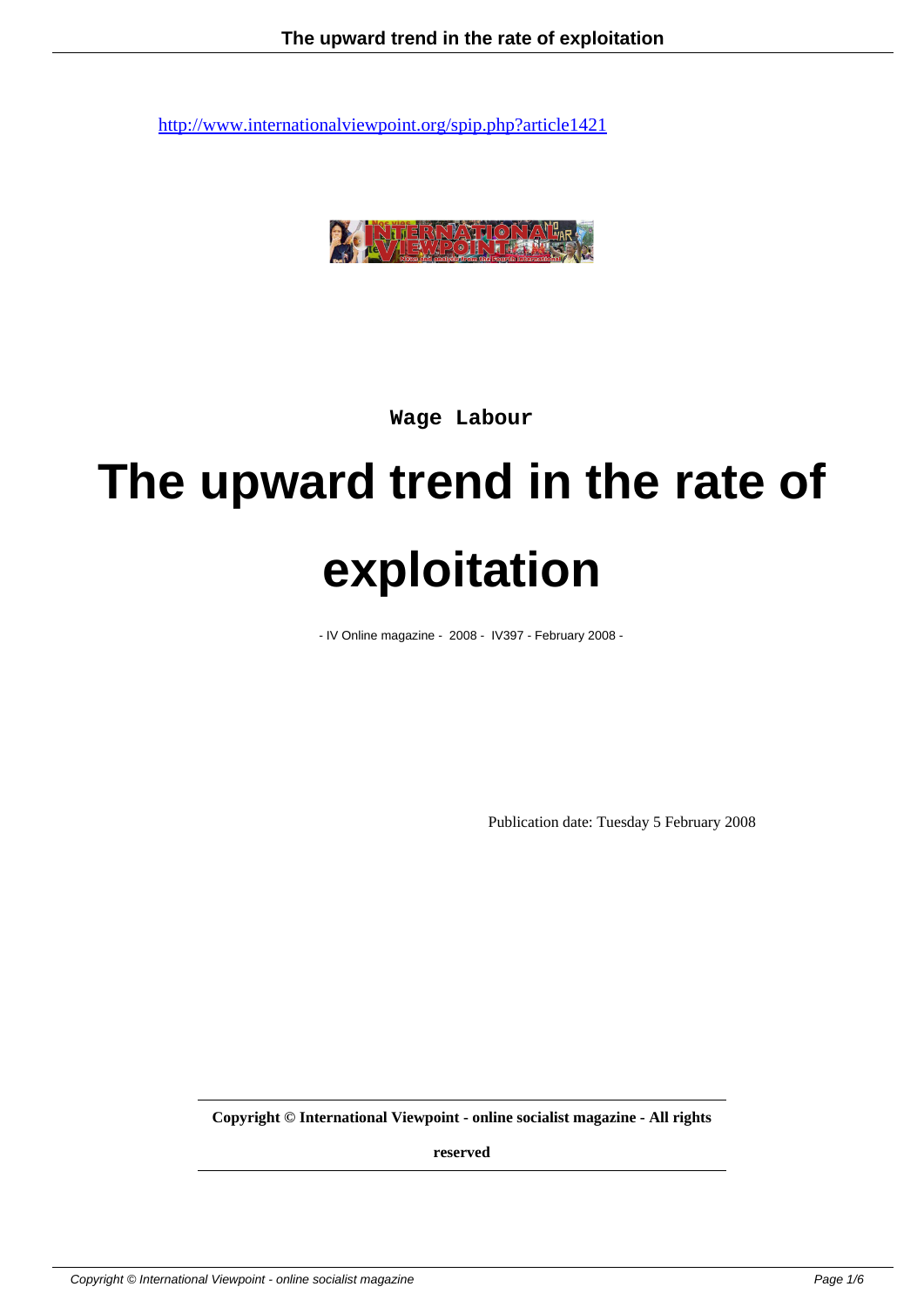**The main characteristic of globalised capitalism since the beginning of the 1980s has been the fall of the wages share, in other words of the share of GDP (Gross Domestic Product) which goes to employees. Such a tendency is equivalent, in Marxist terms, to a rise in the rate of exploitation. It amounts then to a solidly established result based on indisputable statistical data which applies to the majority of countries, in the North as in the South.**

### **An irrefutable statistical note**

The data drawn up by the official bodies show an overall movement affecting the advanced countries as a whole, the European Union and France. Despite the polemics that it arouses (see box 1), it is an established fact, both for the IMF and the European Commission. A recent document of the Bank for International Settlements (Ellis Smith 2007) confirms that the global upward trend in the profit share is a phenomenon of a structural order which cannot be reduced to conjunctural fluctuations. In all cases, the chronology is similar: the wages share is virtually stable until the crisis of the mid-1970s which makes it sharply increase. The reversal of tendency takes place in the first half of the 1980s: the wages share starts to fall, then tends to stabilise at a level which is historically very low.

The French case is no exception, as shown by the following table 1. According to the most recent series from the Insee, [the French National Institute for Statistics and Economic Studies] the wages share in value added of enterprises was 65.8% in 2006 against 74.2% in 1982, or a fall of 8.4 points. According to the European Commission, the wages share in the economy as a whole went from 66.5% in 1982 to 57.2% in 2006, or a fall of 9.3 points. This fallback is analogous to what can be observed for the European Union as a whole (8.6 points). On the other hand the fall seems less significant so far as the G7 is concerned, this difference essentially originating from the United States. Finally the same tendency is found in developing countries like China, Mexico or Thailand (table 1).

[http://www.internationalviewpoint.org/local/cache-vignettes/L400xH286/diag1-409dc.jpg]

## **The case of the United States**

The main exceptions to this tendency are the United States and the United Kingdom, where the wages share remains more or loss constant in the long term. This observation seems counter-intuitive to the representation of these two countries the champions of neoliberal policies. Thus the increase of the average wage in the United Kingdom is higher than in Europe or than in France. But it is the example of the United States that allows us to draw a clearer picture of things. The maintenance of the wages share in this country constitutes a veritable paradox, to the extent that the purchasing power of the majority of the population has not increased, or in any case has increased much less than the productivity of labour. In these conditions, the wages share should fall more quickly than the fallback of 3.5 points observed between 1980 and 2005.

The mystery has been cleared up by two economists, Ian Dew-Becker and Robert Gordon, who asked "where did the productivity growth go?". Their response is simple: productivity gains have been to a major extent scooped up by a thin layer of beneficiaries of very high wages, so high that they should be considered as an income from surplus value, even if they formally conserve the character of a wage. We leave aside here income from capital, like the famous stock options. This phenomenon could be considered as marginal but it in fact attains considerable proportions. Thus the share of national income going to the 1% of highest wage earners went from 4.4% to 8% between 1980 and 2005, or a capture of 3.6% of GDP which rises to 5.3% if we consider the 5 % of highest wage earners. If we discount these very high wages, we derive an evolution comparable to those of the European Union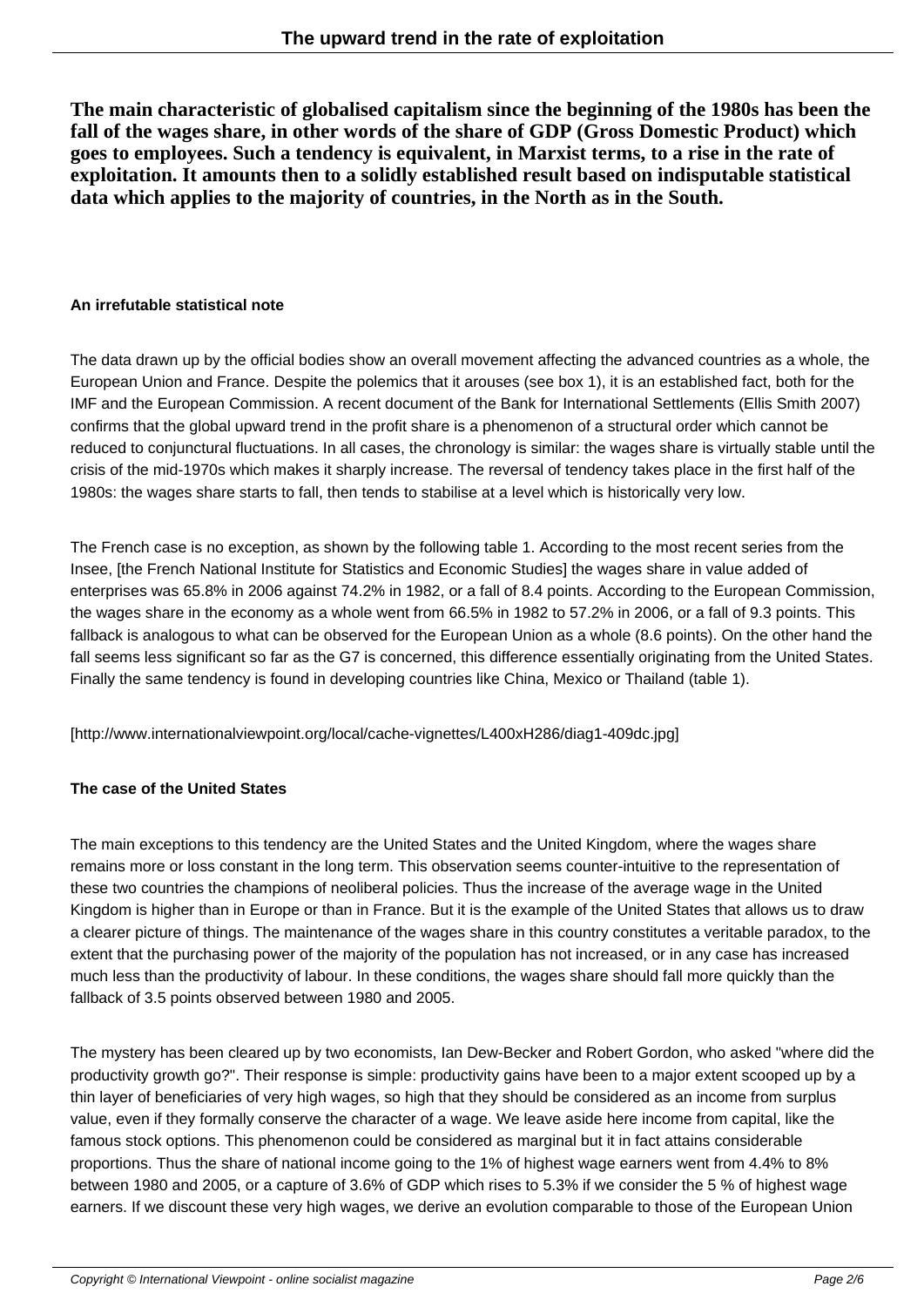$($ ulay $|$ am  $2$ ).

[http://www.internationalviewpoint.org/local/cache-vignettes/L400xH178/table1-dc4de.jpg]

The reversal is to a great extent a mystery to neoliberals. In an interview in the Financial Times (Guha 2007), Alan Greenspan, former president of the Fed (the US Central Bank) also observes this strange characteristic of contemporary capitalism: "the share of worker compensation in national income in the US and some other developed countries is unusually low by historic standards". In the long term, "real compensation tends to parallel real productivity".. That is what can be observed "for generations, but not now". The real wage "has veered off course", for reasons which are not clear to Greenspan, who says he did and still does expect a normalisation of the breakdown between wages and profits while worrying that " if wages for the average US worker do not start to rise more quickly political support for free markets may be undermined".

An abundant literature seeks however account for this downward tendency of the wages share. Numerous explanations are mobilised; energy prices, interest rates, intensification of capital. But these explanations do not stand up.:

[-] the increase in energy prices has not hit all countries in the same way and the oil counter-shock of 1986 did not reverse the trend;

[-] the beginning of the tendency towards lowering of the wages share coincided with the explosion of interest rates which have effectively weighed on wage earners, but this factor does not account for the long term evolution, and this effect should cease when interest rates began to fall ;

[-] the lowering of the wages share cannot either by explained by a more intensive recourse to capital in relation to labour because the rate of investment has not increased and a growing fraction of profits goes to financial incomes.

[http://www.internationalviewpoint.org/local/cache-vignettes/L400xH279/diag2-71730.jpg]

These explanations have the common fault of seeking a cause of a strictly economic order to an eminently social phenomenon. The general trend of the wages share is explained much more simply by the relationship of forces between social classes. It was relatively balanced during the « Golden Age » from the end of the Second World War to the crisis of the mid-1970s which brutally challenged this equilibrium.

Initially, the crisis led to an increase of the wages share because the increase in wages continued, whereas the productivity of labour fell sharply. The classic policies of reflation no longer worked, so the ruling classes decided to change their tack, abandoning Keynesian policies and adopting a resolutely neoliberal orientation. All levers have been used, notably the impact of raised interest rates and globalisation, but the essential tool has been the increased unemployment that the crisis brought about The capitalist leaders have relied on this phenomenon to profoundly and sharply modify the rules of wage formation. Instead of a wage norm where wages increased with productivity. in such a way that the wage share remained basically constant, a new regime emerged where wages increased at a lesser rhythm than increase in productivity, which were themselves slowing up in relation to the years of growth. In these conditions, the benefits of productivity increases no longer fall to wage earners whose purchasing power is blocked, but to profits ; and the fall in the wages share began. A simple econometric globalisation allows us to support this interpretation (see annexes 1 and 2). It shows that the rise in the unemployment rate plays an essential rôle and that the dominant theory of the equilibrium unemployment rate only implicitly models this link between unemployment and the breakdown of incomes.

#### **Unemployment and financialisation**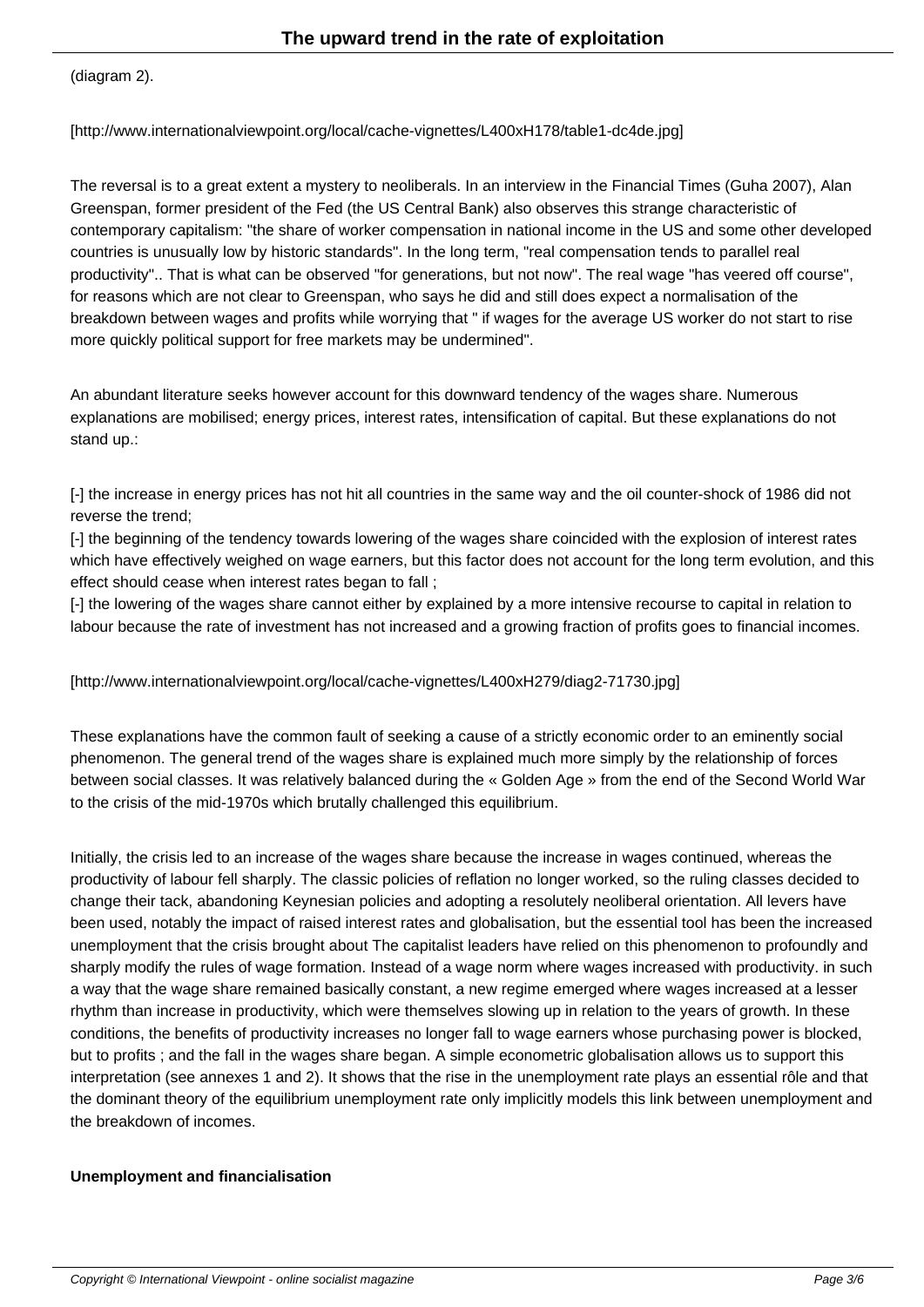The lowering of the wages share has led to a spectacular reestablishment of the average rate of profit from the mid-1980s onwards. But at the same time, the rate of accumulation began to fluctuate at a lower level than that of the pre-crisis period (diagram 3). In other words, the pressure on wages has not been used to invest more. The famous Schmidt theorem («the profits of today are the investment of tomorrow and the jobs of the day after tomorrow ») has not worked.

Non-invested profits have mainly been distributed in the form of financial profits The gap between the rate of profit reaped by enterprises and the share of these profits going to investment is then a good indicator of the rate of financialisation. We can then verify that the rise in unemployment and financialisation go hand in hand (diagram 4). There again, the reason is simple : finance has succeeded in capturing the major part of productivity gains to the detriment of wages whose share falls.

[http://www.internationalviewpoint.org/local/cache-vignettes/L400xH258/diag\_3-7399b.jpg]

[http://www.internationalviewpoint.org/local/cache-vignettes/L400xH298/ddiag4-e1b4b.jpg]

The correlation observed between unemployment and financialisation cannot however legitimate the "financialist" reading of contemporary capitalism. Certainly, the relations between industrial capital and financial capital have been profoundly modified and affect the conditions of exploitation. But it is necessary to articulate correctly the analysis of the phenomena: one cannot separate an autonomous tendency to financialisation and the normal functioning of a "good" industrial capitalism. That would amount to artificially disassociating the role of finance and that of the class struggle in the sharing out of value added. From the moment when the rate of profit increases thanks to the fallback in wages without reproducing the opportunities for profitable accumulation, finance starts to play a functional rôle in reproduction in procuring alternative openings to wage-based demand.

This viewpoint that we have long defended (Husson 1997, 2006) is strengthened when globalisation is taken into account. From this viewpoint the main function of finance is to abolish, as much as it can, the delimitation of areas of valorisation: it contributes in this sense to the constitution of a global market. The great strength of financial capital is indeed to ignore geographical or sectoral frontiers because it equips itself with the means to pass very rapidly from one economic zone to another from one sector to another : the movements of capital can henceforth be deployed on a considerably enlarged scale. The function of finance is here to stiffen the laws of competition by fluidifying the displacements of capital To paraphrase what Marx said about labour, one could argue that globalised finance is the process of concrete abstraction which subjects each individual capital to a law of value whose field of application has enlarged incessantly. The main characteristic of contemporary capitalism does not reside then in opposition between a financial capital and an industrial capital, but in the hyper-competition between capitals to which financialisation leads.

#### **Annex 1**

## Econometrics of distribution

The modeling employed here postulates that the degree of indexation of wages to productivity depends on the rate of unemployment. The increase in wages thus depends on that of productivity but this link is loosened when the unemployment rate increases As the wages share depends itself on relative evolution and productivity, this modulation allows indirect measurement of the influence on the wages share of the relationship of forces on the labour market. The estimate obtained In the European Union as a whole is of good quality and allows us to account for the downward trend of the growth of real wages.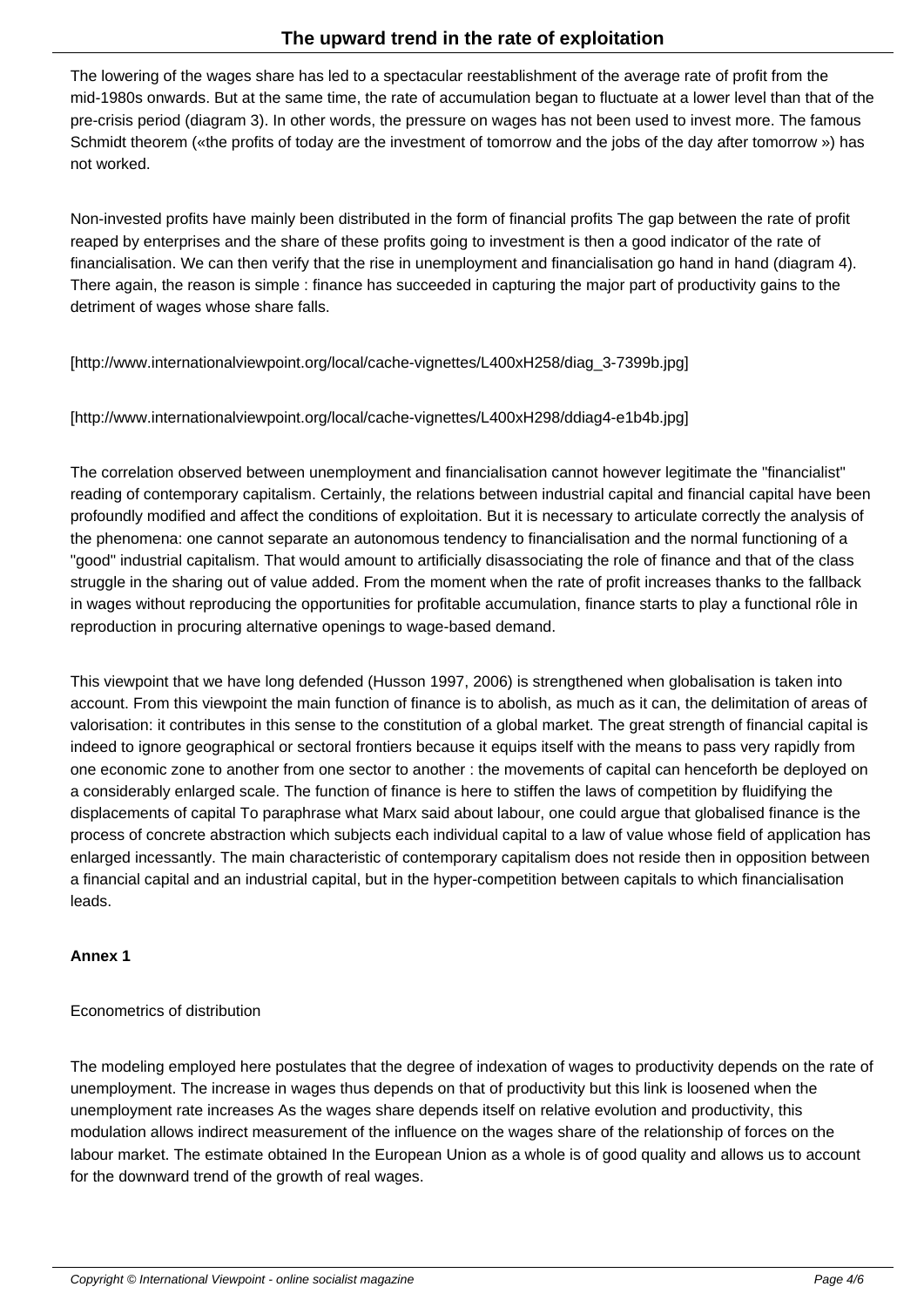The model is written : sal  $=$  (a + b.tcho).prod +  $\sigma$ 

with :

wa rate of growth of real wages

prod rate of growth of productivity

tcho rate of unemployment

The estimate for the whole of the European Union for the period 1961-2006 leads to the followiing estimate :

sal = (1.156 - 0.159 tcho).prod + 1.371

 $(12.0)$   $(6.8)$   $(4.4)$ 

[http://www.internationalviewpoint.org/local/cache-vignettes/L400xH263/diag5-da879.jpg]

#### **Annex 2**

Equilibrium unemployment and distribution

The dominant economics uses the negative link between unemployment and real wages to determine an "equilibrium unemployment rate ", known as Nairu (Non Accelerating Inflation Rate of Unemployment). It is the rate of unemployment below which inflation accelerates. It is obtained by combining the wages and prices equations with a standard macro-econometric model.

The wages equation assumes that the growth of the nominal wage (w) depends on three elements :

[-] an indexation, here unitary, to price increases (p) ;

[-] an autonomous growth (a) of purchasing power ;

[-] a sensitivity of the rate of unemployment (U) which plays negatively on wages growth.

This wages equation is then written :

(1)  $w = p + a - bU$ 

The prices equation describes the formation of prices, obtained by applying a marginal rate to the unitary wage cost (the wage per unit produced). Its evolution depends on three factors:

 $[-]$  the growth of the nominal wage  $(w)$ ;

[-] the growth of productivity (?) ;

[-] the evolution (and not the level) of the marginal rate (m).

The price equation is then written :

 $(2) p = w - ? + m$ 

These two equations constitute the "wage-price loop" celebrated by neoliberal theorists. The famous Nairu (U\*) is deduced from this exercise and is calculated in the following manner :  $(3) U^* = (m + a - ?)/b$